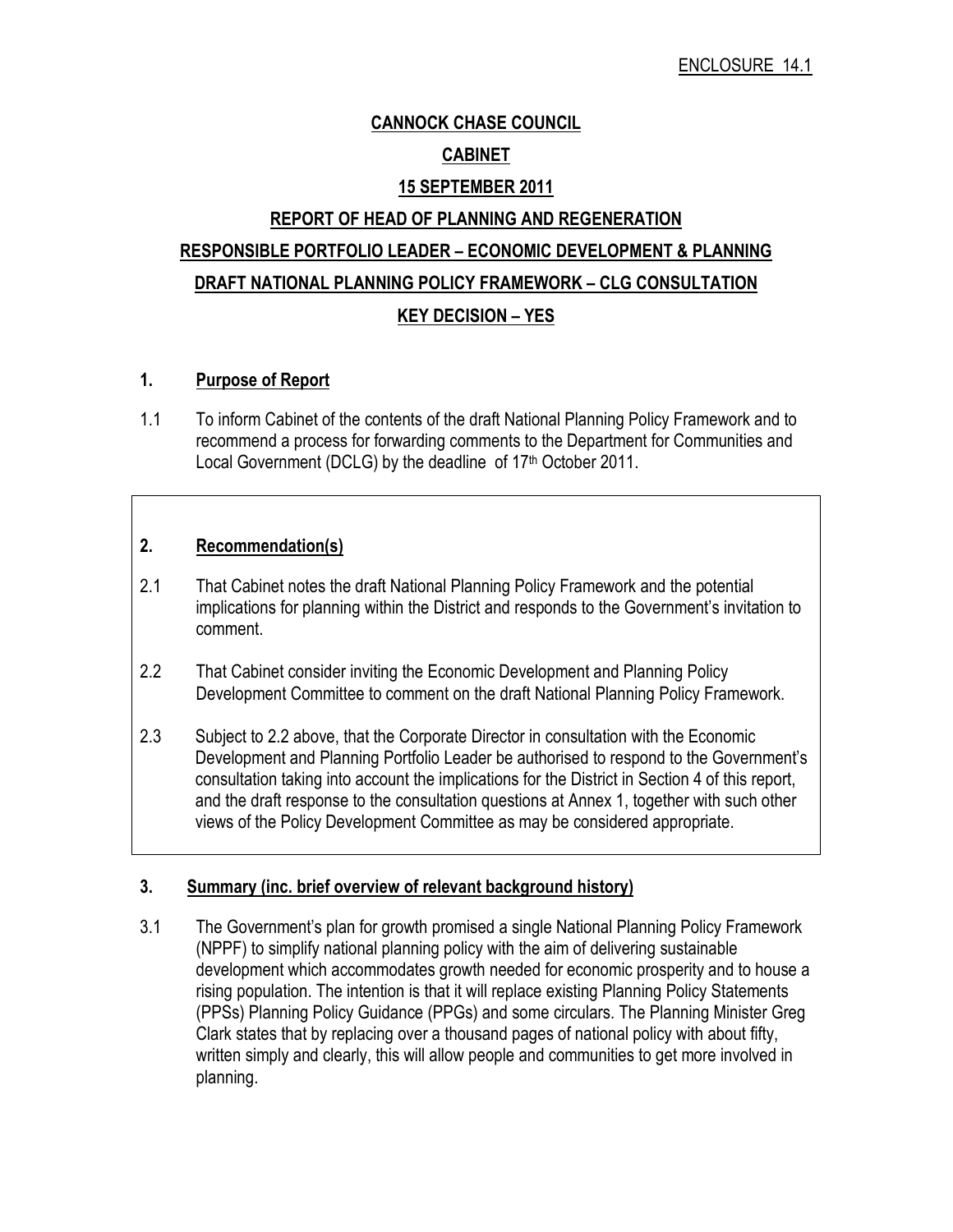- 3.2 The Government expects the planning system to deliver homes, business and industrial units, infrastructure and thriving local places that the country needs while protecting and enhancing the natural and historic environment. This is to be achieved in a transparent way, safeguarding the public interest by a combination of –
	- National Policies i.e. the NPPF and those separate national policy statements specifically designed to provide the context for nationally significant infrastructure projects.
	- Local and Neighbourhood Plans (the latter proposed as a new tier of plan making in the Localism Bill ).
	- Development Management which allows planning applications to be considered on their merits within this national and local policy framework.
- 3.3 Much of the NPPF summarises existing national planning policies and guidance, although the overall emphasis is more pro-development, whereby the default answer to development proposals should be yes unless this would compromise key sustainable development principles. Sustainable development means development that meets the needs of the present without compromising the ability of future generations to meet their own needs and is central to the economic, environmental and social success of the country.

# Delivering sustainable development

- 3.4 The Framework makes clear that local councils should be positive and proactive in encouraging sustainable growth and addressing barriers to investment. They should set a clear economic vision and strategy for their area based on understanding of business needs across their areas. It defines three aims of sustainable development:-
	- Planning for prosperity (an economic role),
	- Planning for people (a social role),
	- Planning for places (an environmental role).
- 3.5 There will be a presumption in favour of sustainable development designed to ensure that the planning system supports economic growth. It requires councils to work closely with businesses and communities to plan positively for the needs of each area. Where a plan is absent, silent, indeterminate or where policies are out of date, planning permission should be granted, unless this would compromise the key principles for sustainability in the Framework, including protecting the Green Belt and Areas of Outstanding Natural Beauty.
- 3.6 The presumption is aimed to encourage plan-making by councils and communities, giving them a greater say in how they meet their development needs. It will also give communities, developers and investors greater certainty about the types of applications that are likely to be approved, and to speed up the planning process.
- 3.7 The framework identifies ten core planning principles. Amongst these is the retention of a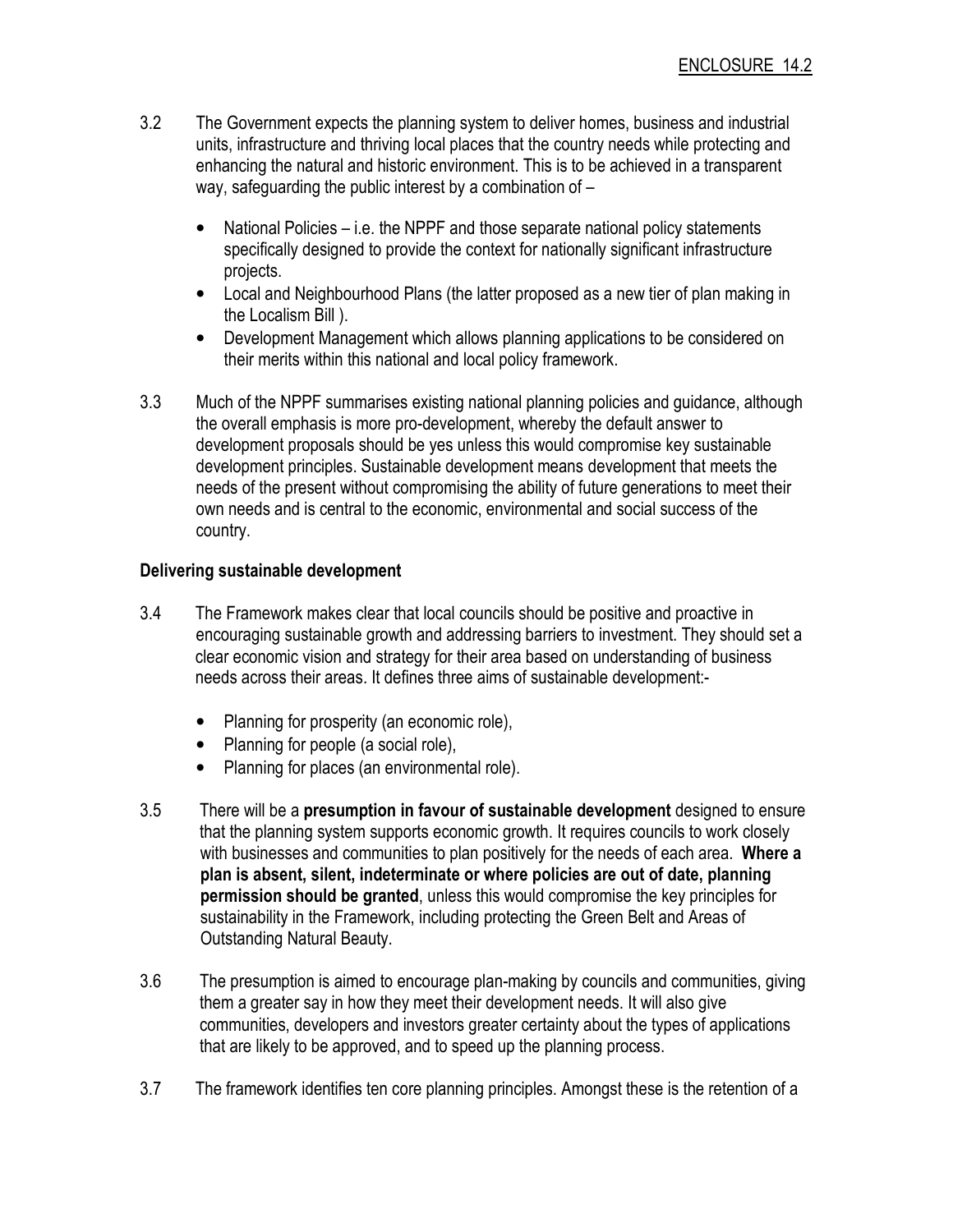"plan-led" system, with a Local Plan setting out a long-term vision and kept up to date.

# Plan Making

- 3.8 Local authorities are required to produce a "Local Plan" for the area, covering a 15 year period, which would identify strategic priorities including:-
	- Housing and economic development;
	- Retail, leisure and other commercial development
	- Provision of infrastructure for transport, minerals, waste, energy, telecoms, water supply and water quality;
	- Provision of health, security, community infrastructure and other local facilities;
	- Climate change, protection and enhancement of the natural and historic environment;
	- Identify broad locations for strategic development;
	- Allocate sites to promote development.
- 3.9 Additional development plan documents should only be prepared where they are justified. Similarly, Supplementary Planning Documents would only be produced where these would bring forward sustainable development.
- 3.10 The current requirements for the plan to be based on a relevant and up-to-date evidence base is carried through into the new Framework. This will include using a proportionate evidence base, including information on the social and environmental characteristics of the area including floorspace requirements for economic development, retail and leisure development, town centre development, market and affordable housing, Strategic Flood Risk Assessment, Habits Regulations assessment and Sustainability Appraisal. There also needs to be meaningful engagement with neighbourhoods, organisations and business.
- 3.11 There is still a requirement to produce a Strategic Housing Market Assessment and a Strategic Housing Land Availability Assessment in order to develop policies and proposals which aim to match housing land supply with demand.
- 3.12 An assessment of **infrastructure requirements** will be required including transport, water, energy, telecommunications, utilities, health and social care, waste and flood defence infrastructure.
- 3.13 Planning authorities will need to have a clear understanding of business needs and work with county and neighbouring authorities as well as Local Enterprise Partnerships (LEPs) to address any barriers to investment, including lack of housing.
- 3.14 The plan will also need to demonstrate that its policies and proposals do not require such a scale of planning obligations on developers such that viability and deliverability or development would be threatened. Community Infrastructure Levy (CIL) should support and incentivise new development and where practicable the charges should be worked up and tested alongside the Local Plan.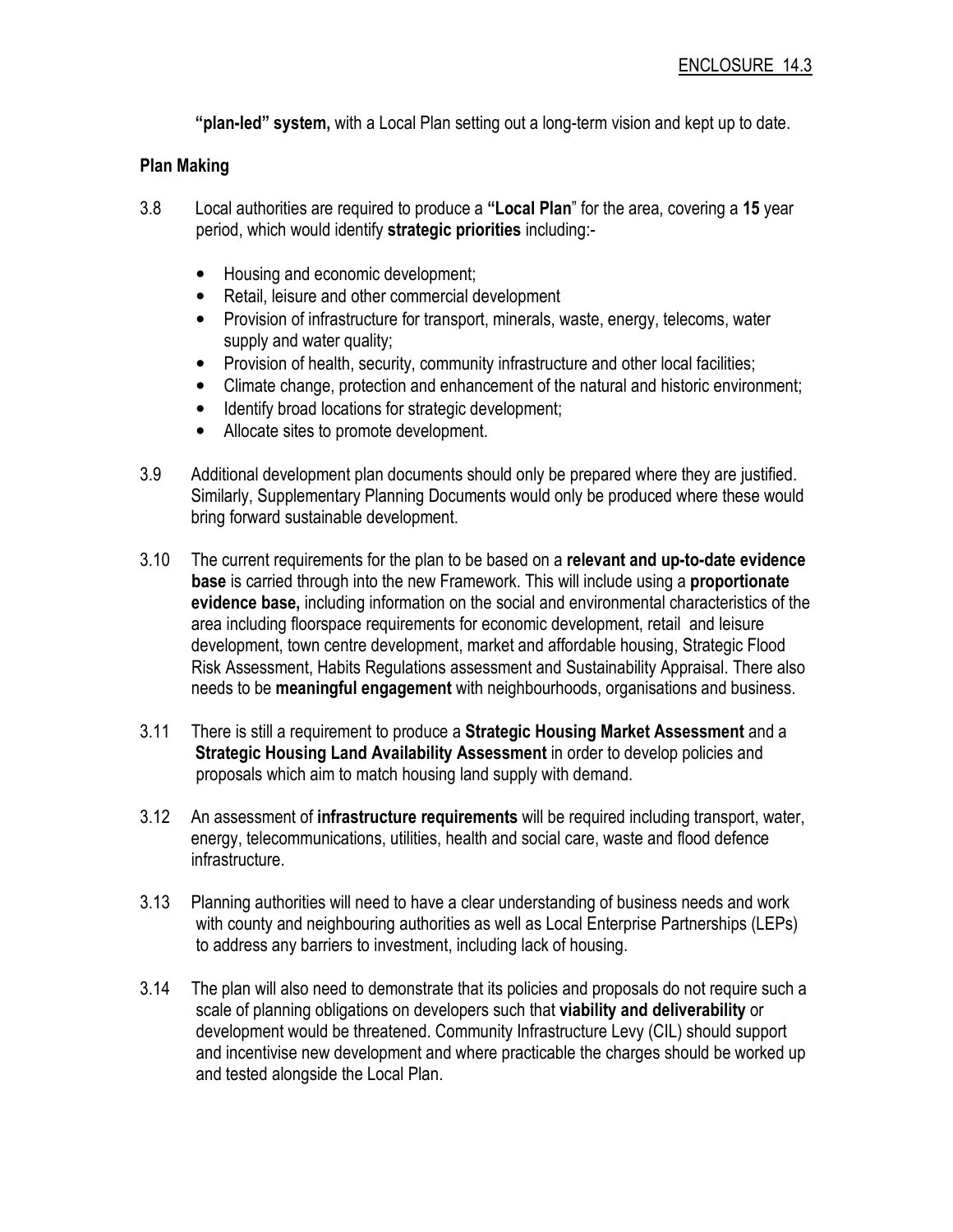- 3.15 The Local Plan would be subject to an **Examination** to test it was **sound**, namely that it is:
	- Positively prepared
	- Justified
	- Effective
	- Consistent with national policy.
- 3.16 The Framework supports the implementation of neighbourhood planning a new right being introduced in the Localism Bill. It will allow communities to create their vision of what their area should look like: where new shops, offices or homes should go provided that this is in general conformity with the Local Plan. Neighbourhood Plans will be subject to independent examination and then go to a local referendum. An adopted plan will form part of the statutory development plan for an area.
- 3.17 People will also be able to define types of development which will be given planning permission via a Neighbourhood Development Order subject to approval via a local referendum.

## Development Management

- 3.18 The framework sees the primary objective of development management is to foster the delivery of sustainable development, not to hinder or prevent development.
- 3.19 Local planning authorities are advised to:
	- approach development management decisions positively looking for solutions rather than problems so that applications can be approved where practical to do so.
	- attach significant weight to the benefits of economic and housing growth.
	- influence development proposals to achieve quality outcomes; and
	- enable the delivery of sustainable development proposals.
- 3.20 Early pre-application engagement and front loading is recommended to improve the efficiency and effectiveness of the planning application system for all parties.
- 3.21 Developers and local planning authorities are advised to consider the potential of entering into planning performance agreements, where this might achieve a faster and more effective application process.
- 3.22 Local planning authorities are urged to consider using Local Development Orders to relax planning controls for particular areas or categories of development, where the impacts would be acceptable and in particular where this would boost enterprise and growth. The use of **Article 4 Directions** to remove national permitted development rights should be limited to situations where this is necessary to protect local amenity or the wellbeing of the area.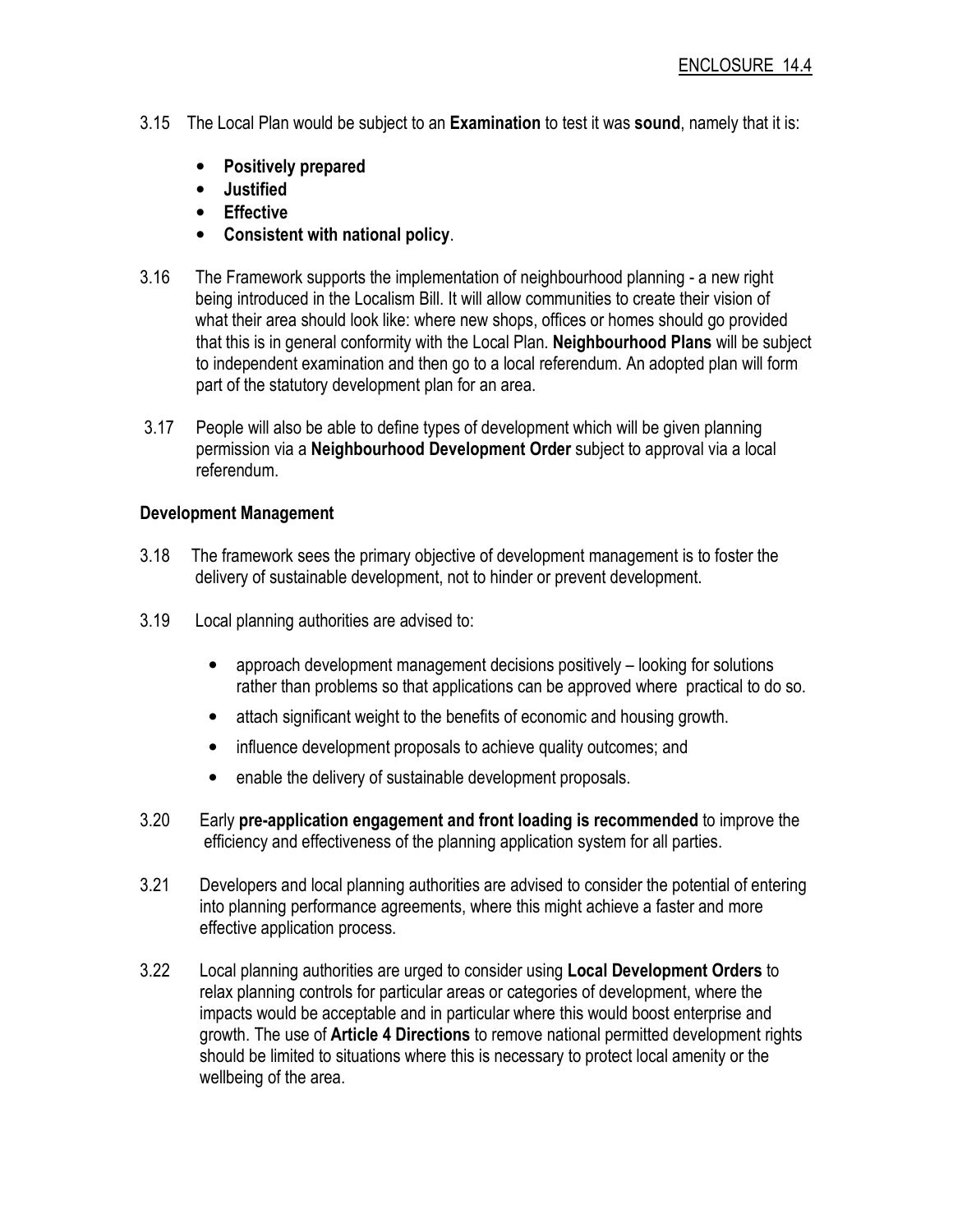- 3.23 Neighbourhoods can use Neighbourhood Development Order (NDOs) to grant planning permission. Developments that are permitted through an NDO will not require further planning permission from local planning authorities. Community Right to Build Orders require the support of the local community through a referendum.
- 3.24 Local planning authorities should consider whether otherwise unacceptable development could be made acceptable through the use of conditions or planning obligations. Planning obligations should only be used where it is not possible to address unacceptable impacts through a planning condition.
- 3.25 Planning obligations (S106 agreements) may only be sought where they meet all of the following tests:
	- necessary to make the development acceptable in planning terms
	- directly related to the development; and
	- fair and reasonably related in scale and kind of development.
- 3.26 Planning conditions should only be imposed where they are necessary, relevant to planning and to the development to be permitted, enforceable, precise and reasonable in all other respects.
- 3.27 Local planning authorities should avoid unnecessary conditions or obligations, particularly when this would undermine the viability of development proposals.

# Planning for prosperity

## Economic development

3.28 Planning should recognise and seek to address potential barriers to investment, including poor environment, lack of infrastructure, services or housing. Policies should be flexible enough to accommodate changing economic circumstances. The presumption in favour of sustainable development is re-iterated in the context of seeking solutions to overcome substantial planning objections where practicable. Planning policies should avoid long term protection of employment land/buildings and have regard to market signals when considering alternative land uses.

## Town centres

3.29 The Framework makes clear that town centres should be recognised by councils as being at the heart of communities and should pursue policies that support the viability and vitality of town centres. The Framework maintains the 'town centres first' policy approach which means that retail and leisure development should look for locations in town centres first, and only if suitable and viable sites are not available look for edge of centre and then out of centre sites. The current sequential approach to site selection and impact assessments for edge of centre and out of centre proposals remain.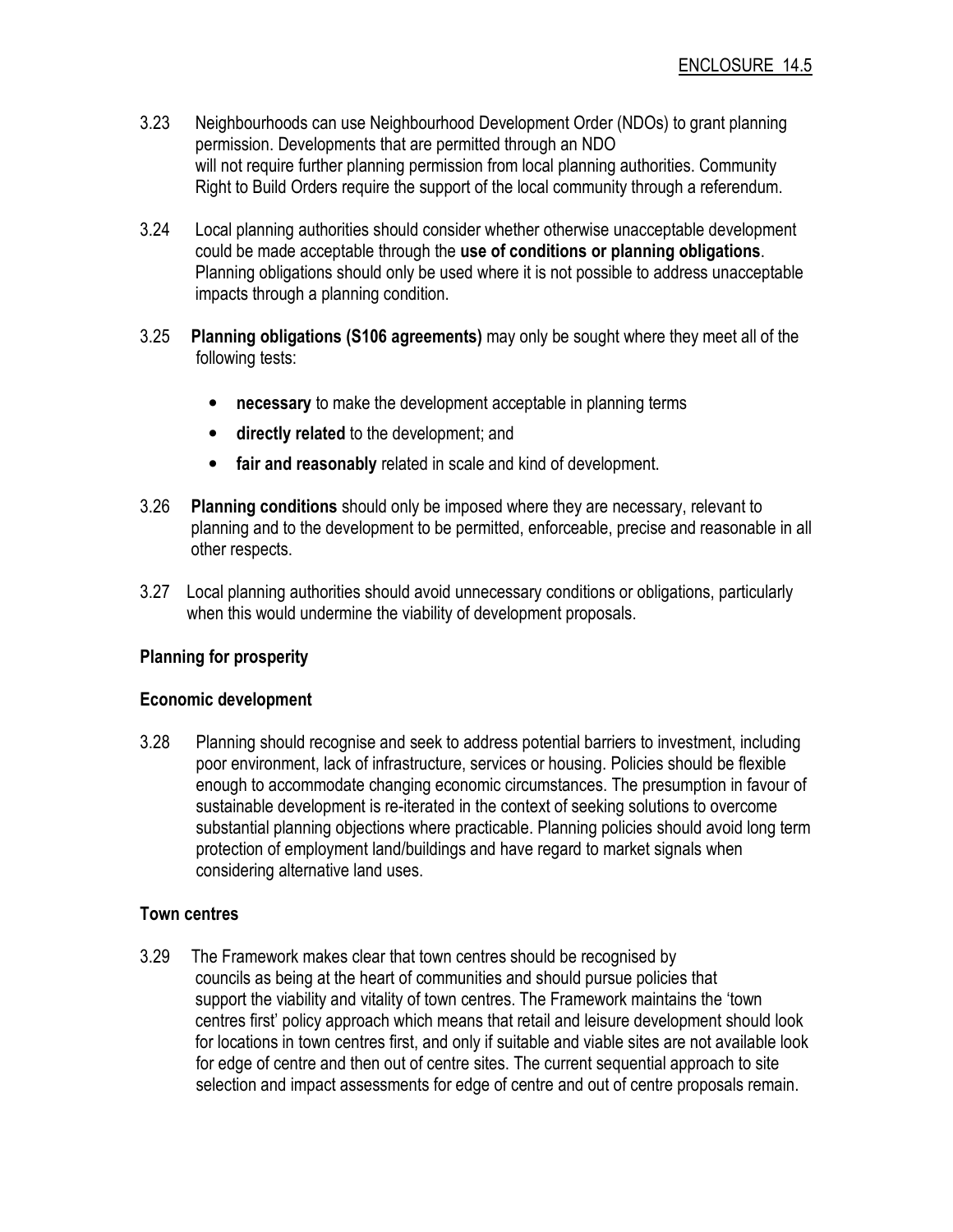# Transport

- 3.30 The transport system needs to be balanced in favour of sustainable transport modes giving people a real choice about how they travel whilst encouraging reductions in greenhouse gas emissions and reducing congestion. The Framework makes clear that local authorities should seek to ensure good access to high quality local public transport for new developments, with priority given to cyclists and pedestrians. It encourages decision-makers to provide charging points for electric cars and other low emission vehicles. Wherever possible, key facilities essential to local life such as schools and shops should be within walking distance of most properties.
- 3.31 Transport statements, transport studies and travel plans will continue to be required in appropriate cases to support planning applications for major developments.

## Communications infrastructure

3.32 The Framework promotes growth for the telecoms industry, but reiterates that this growth should be sensitive to local areas. The policy supports the industry policy of sharing masts and using existing buildings, and well designed and camouflaged equipment. However planning authorities should not impose a ban on telecom development in certain areas or insist on minimum distances between such development and existing buildings.

# **Minerals**

3.33 The Framework reaffirms the Government's objective of securing an adequate and steady supply of indigenous minerals needed to support sustainable growth, whilst limiting impact on the natural and local environment and encouraging recycling of suitable materials. The Local Plan is required to define Minerals Safeguarding areas where appropriate. There is a presumption against the extraction of coal unless it can be made environmentally acceptable or provide community benefits which outweigh the impact. Land required for existing, planned and potential rail links or movement by inland waterways of minerals, should be safeguarded.

# Planning for people

# Housing

- 3.34 The Government's key objective is to increase significantly the delivery of new homes. The Framework makes clear councils should ensure their Local Plan meets the full demand for market and affordable housing in their areas.
- 3.35 The Framework maintains the expectation that councils should have a rolling five year supply of deliverable sites to meet their housing needs with at least a 20% additional allowance to create competition and choice in the land market. They should also identify and maintain a supply of developable sites or broad locations for years 6/10 and 10/15 and not normally rely on windfalls coming forward in the first 10 years. They should also bring back into use empty homes and buildings wherever possible.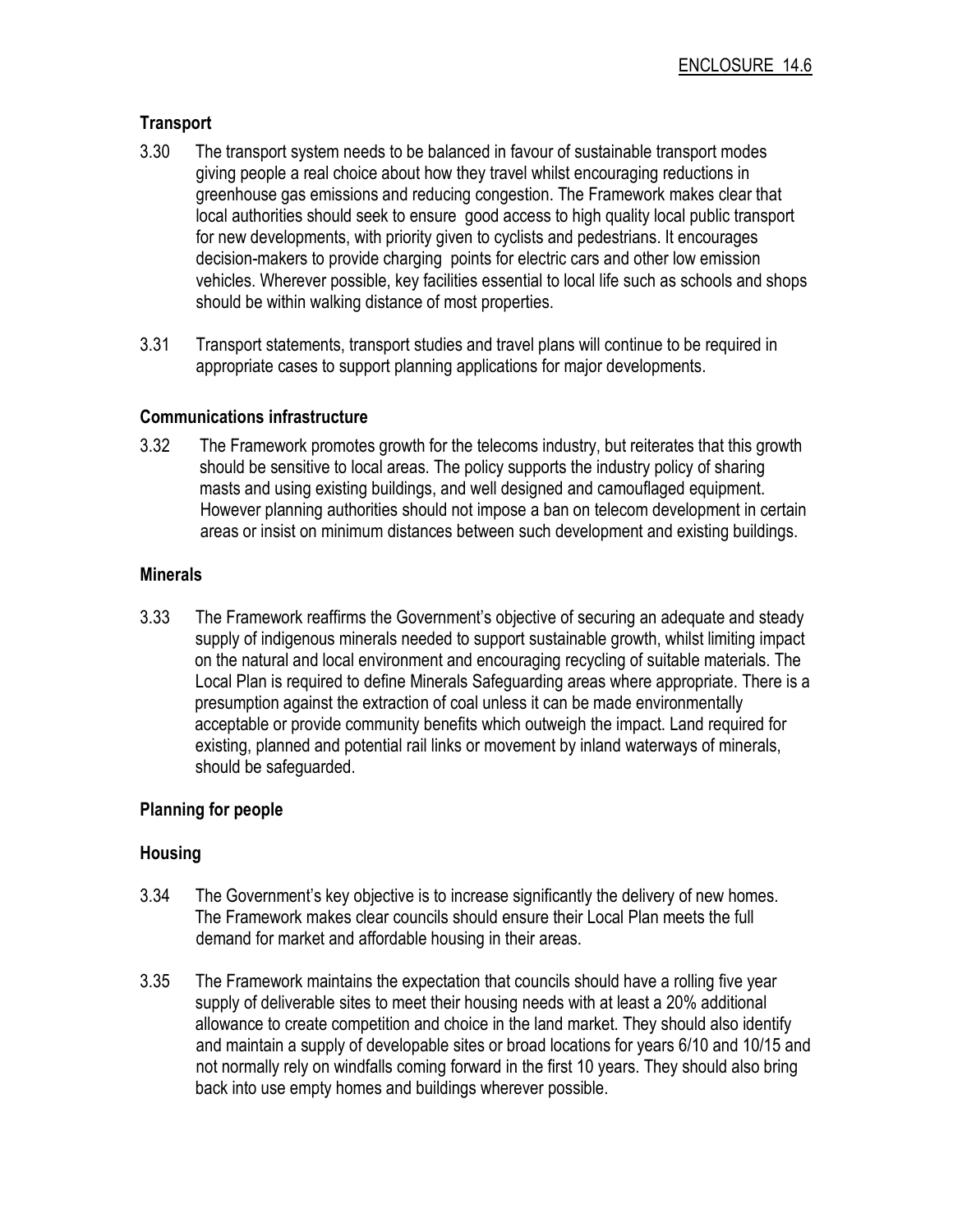3.36 Applications should be considered in the context of the presumption in favour of sustainable development and permission should be granted particularly where local policies are out of date or there is insufficient supply identified.

## Design

- 3.37 Good design is seen as an essential part of sustainable development. The planning system is encouraged to promote high quality design for all development - whether individual buildings or whole estates, municipal facilities or parks, and public or private spaces. Local Plans, including any neighbourhood plans, will need to set out the quality of development expected for an area, ensuring development that reflects the character and identity of local surrounding areas, creating safe and accessible environments.
- 3.38 Local design review arrangements should be in place to provide assessments and support to ensure high standards of design. Major projects should be referred for a national design review.
- 3.39 Developers will be expected to work closely with those directly affected by their proposals to evolve design proposals that take account of the views of the community.
- 3.40 Advertisements should be subject to control only in the interests of amenity and public safety.

## Sustainable communities

- 3.41 The framework seeks to create a quality built environment with accessible local services, achieved through the delivery of community facilities, schools, hospitals and services and access to open spaces and recreational facilities.
- 3.42 Local authorities need to plan positively on the provision and integration of community facilities, including shops, meeting places, public houses and places of worship. Existing shops, facilities and services should be retailed and the loss of such facilities safeguarded against. Particular emphasis is given to supporting proposals for new schools.
- 3.43 Existing policy on open space is largely unchanged with a presumption that open space, sports and recreational buildings and land, including playing fields should not be built on unless an assessment has been undertaken which clearly shows they are surplus to requirements and the needs and benefits of the development clearly outweigh the loss.
- 3.44 Local communities through neighbourhood plans, will be able to identify green areas for special protection, through the designation of Local Green Space. The Framework sets out a new right for local communities to protect green areas of particular importance to them. However, Local Green Space designation is not seen as being appropriate for most green areas or open space. Designation will only be appropriate where the green space is reasonably close to a centre of population; demonstrably special to a local community and holds local significance; is local in character and not extensive and does not overlap Green Belt land. These sites will be planned so they complement and do not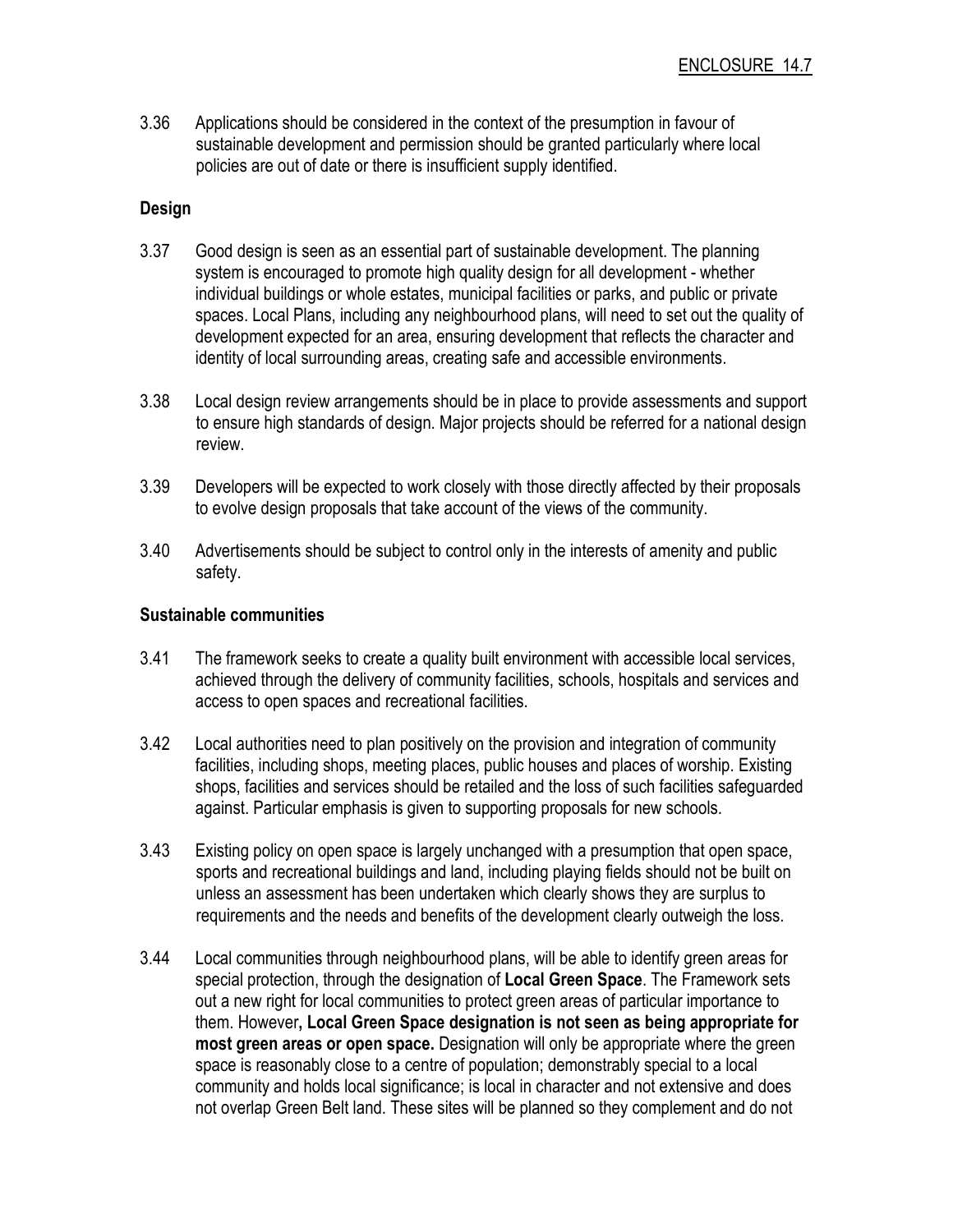undermine investment in homes, jobs and other essential services.

#### Green Belt

- 3.45 The Framework re-affirms the Government's commitment to maintaining Green Belt protection to prevent urban sprawl. All inappropriate development harmful to Green Belt remains contrary to policy. Local authorities are encouraged to positively enhance the use of Green Belt, including by opening up walking routes, and improving biodiversity and damaged landscapes for the enjoyment of all.
- 3.46 The appropriateness of Green Belt boundaries should only be considered when a Local Plan is being prepared or reviewed and when drawing up or reviewing boundaries they should take account of the need to promote sustainable patterns of development and ensure that the boundaries are ca[able of enduring beyond the plan period. This may mean identifying "safeguarded land" between the urban area and the green belt identified for long term development.

### Planning for places

#### Climate change and flood risk

- 3.47 The Framework confirms planning's important role in tackling climate change and making the transition to a low carbon economy. Planning can help secure radical reductions in carbon emissions through the appropriate location and layout of new development, support for energy efficiency improvements to existing buildings and backing the delivery of renewable and low carbon energy including community-led initiatives The framework paves the way for green transport of the future – the electric car- by encouraging decision makers to provide charging points;
- 3.48 The Government also wants planning to ensure new development is future proofed against climate change through getting its location and design right (for example making sure that new housing estates are not at risk of flooding and have good flood storage capacity to reduce flooding elsewhere). The Framework also aims to meet the Government's commitment to preventing unnecessary building in areas of high flood risk.

#### Natural environment

3.49 A healthy and diverse natural environment is crucial to a sense of wellbeing. The Framework underlines that the planning system should seek not just to protect, but, where possible, to enhance biodiversity – making sure there are not just isolated pockets of wildlife, but rich and connected green spaces for all kinds of species to thrive. Plans should be prepared on the basis that objectively assessed development needs should be met unless doing so would significantly and demonstrably outweigh the benefits. To this end criteria based policies should be set against which any proposals on or affecting wildlife sites or landscape areas will be judged with distinctions made between the hierarchy of international, national and locally designated sites. Planning permission should be refused for development resulting in the loss or deterioration of irreplaceable habitats, including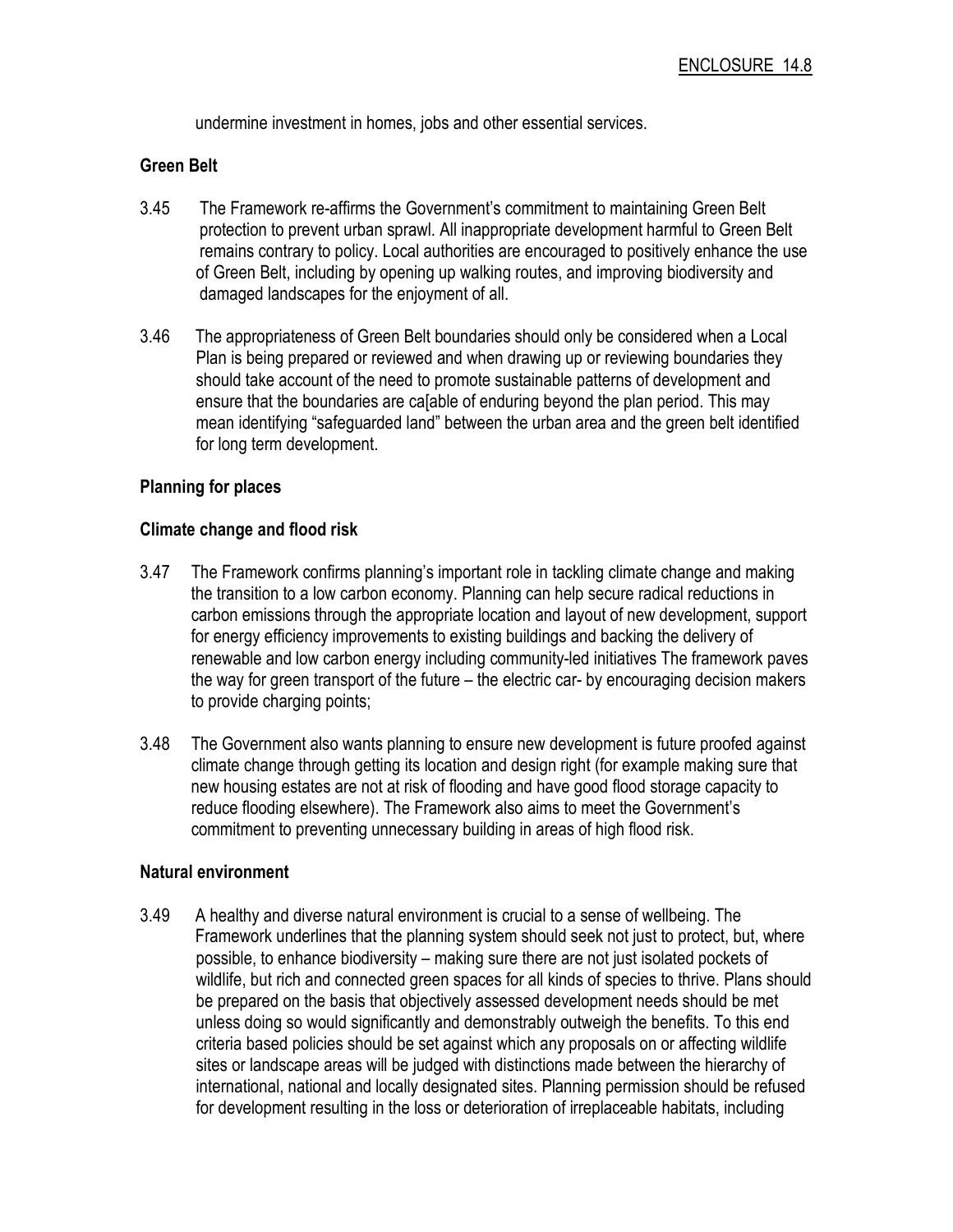ancient woodland.

- 3.50 Great weight should be given to protecting the landscape in National Parks and Areas of Outstanding Natural Beauty.
- 3.51 Unacceptable risks from pollution should be avoided by ensuring that sites are remediated to a standard suitable for new uses, impacts of noise are mitigated and that development in Air Quality Management Areas is consistent with local air quality action plans.

## Historic environment

- 3.52 The framework reaffirms protections for the historic environment and heritage. Development causing substantial harm or loss to an important heritage asset remains prohibited, unless in wholly exceptional circumstances. Similar protection should be given to unofficial sites of archaeological interest if it can be demonstrated they are of substantial significance. Local councils are encouraged to set out how they will protect and improve heritage most at risk through neglect or decay, for the enjoyment for communities now and in the future. They should have up to date evidence about the historic environment in their areas and use it to assess the significance of heritage assets and contribution they make to the environment.
- 3.53 Policies should aim to protect areas of tranquillity that are prized for their recreational and amenity value for this reason.

## 4. Key issues and Implications

- 4.1 The presumption in favour of sustainable development has implications for the Council's development control and development plan functions. In particular it requires local planning authorities to grant planning permission where the plan is absent, silent, indeterminate or where relevant policies are out of date. An exception would be where a development would have a significant effect on sites covered by the Habitat Directives, such as Cannock Chase Special Area of Conservation (SAC) or the Cannock Extension Canal SAC. This requirement could work against the Council's interests until the Cannock Chase Core Strategy has been through the Examination stage and hopefully adopted in 2012. It could also weaken the planning system's ability to direct development, if market forces are deemed to have priority over other considerations.
- 4.2 Soundness The Council's emerging Core Strategy will need to be consistent with the new NPPF rather than the former PPS, PPG and Regional Spatial Strategy higher order policy structure. It will also need to be demonstrated in examination that the Core Strategy has been positively prepared i.e. with no unnecessary barriers to sustainable development.
- 4.3 Housing The Government's key housing objective is to significantly increase the delivery of new homes. The requirement to maintain a 5 year land supply is amended to include an allowance of a further 20%, "to ensure choice and competition in the market for land". In a small District like Cannock Chase, where 60% of the area is in Green Belt,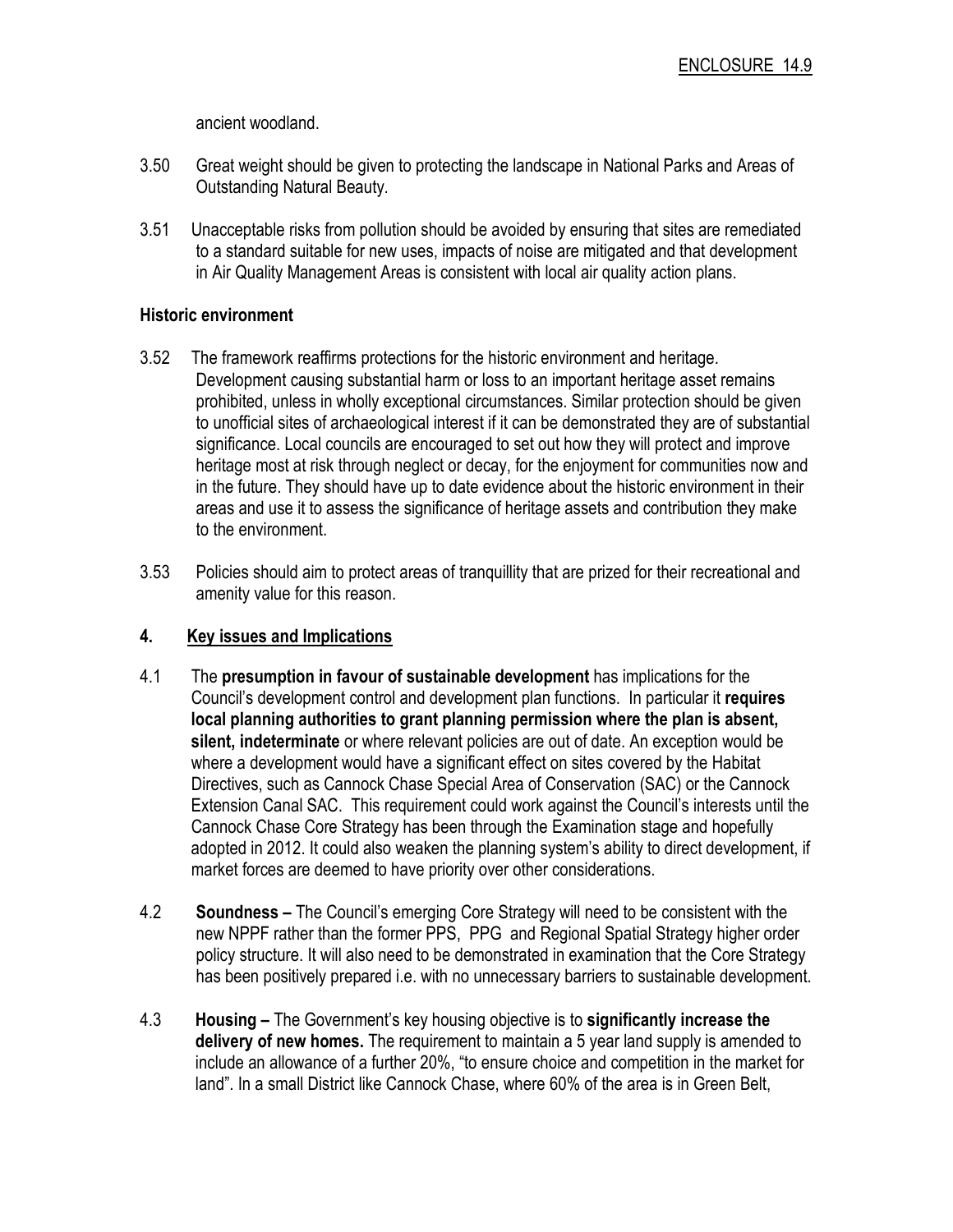together a significant part lying within Cannock Chase AONB, the imposition of this higher housing supply requirement coupled with the presumption in favour of sustainable development will place a sharper focus on the need to identify sufficient deliverable sites from within the urban areas in order to avoid further incursions into the Green Belt.

- 4.4 Cross Boundary In response to the loss of a regional tier of planning the NPPF makes clear that a local agreed position will be required with neighbouring authorities on cross boundary matters in advance of a development plan examination. As such there is a duty to co-operate placed on local authorities. Key to the Cannock Chase Core Strategy will be agreement with Lichfield District Council on the level of housing need to be met within Lichfield District for the Rugeley Housing market area.
- 4.5 Offices The requirement that Councils should favour office developments in town centres by following a sequential approach is removed. The identification of office development within Cannock town centre has been difficult to date. This change may provide a more flexible approach in locating such development.

### 5. Conclusions and Reason(s) for the Recommendation(s)

- 5.1 The draft NPPF appears to be a genuine attempt to simplify national planning policy. Its emphasis on the NPPF facilitating economic growth, exemplified by the presumption in favour of sustainable development is however of some concern and has the potential to undermine the Council's ability to direct development. The essentially market driven approach has the potential to not be in the best interests of securing the best planning outcome in all cases. Genuine sustainable development requires more equal weight between economic, environmental and social considerations.
- 5.2 The recommendation allows for fuller debate of the significant implications in the draft NPPF both within Cabinet and in the Economic Development and Planning Policy Development Committee before an agreed response is returned to the DCLG..

## 6. Other Options Considered

6.1 This report deals with the proposed changes to the statutory development plan system proposed by the Government. There are no other alternatives.

## 7. Report Author Details

7.1 Mr R. Phillips, Head of Planning & Regeneration, 01543 462621.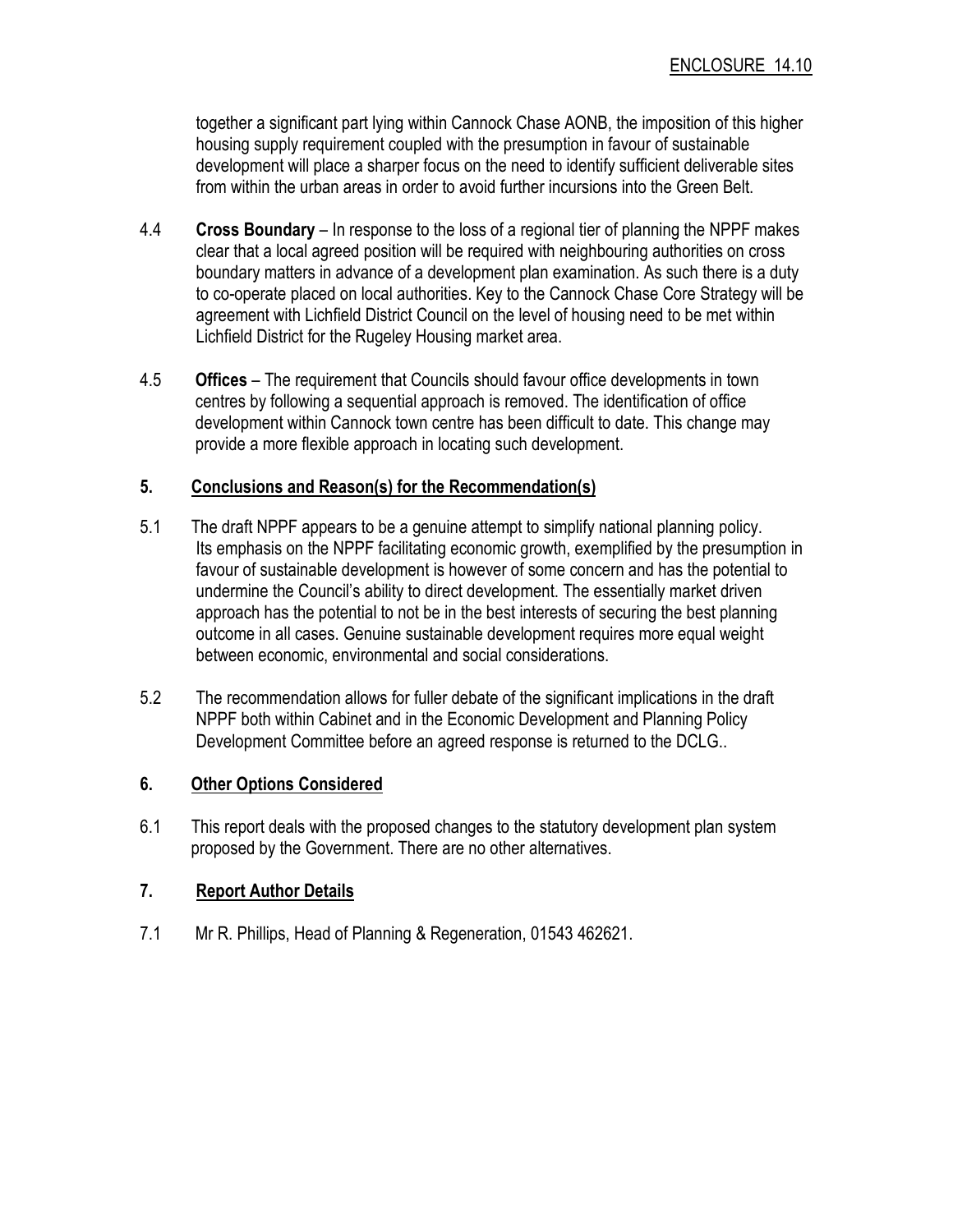# SCHEDULE OF ADDITIONAL INFORMATION

# INDEX

| <b>Contribution to Council Priorities (i.e. Corporate Priorities)</b> | <b>Section 1</b>     |
|-----------------------------------------------------------------------|----------------------|
| <b>Contribution to Promoting Community Engagement</b>                 | <b>Section 2</b>     |
| <b>Financial Implications</b>                                         | <b>Section 3</b>     |
| <b>Legal Implications</b>                                             | <b>Section 4</b>     |
| <b>Human Resource Implications</b>                                    | <b>Section 5</b>     |
| <b>Section 17 (Crime Prevention)</b>                                  | Section 6            |
| <b>Human Rights Act Implications</b>                                  | <b>Section 7</b>     |
| <b>Data Protection Act Implications</b>                               | <b>Section 8</b>     |
| <b>Risk Management Implications</b>                                   | <b>Section 9</b>     |
| <b>Equality and Diversity Implications</b>                            | <b>Section 10</b>    |
| <b>List of Background Papers</b>                                      | Section 11           |
| <b>Report History</b>                                                 | <b>Section 12</b>    |
| Annexes to the Report i.e. copies of correspondence, plans etc.       | Annex 1, 2, 3<br>etc |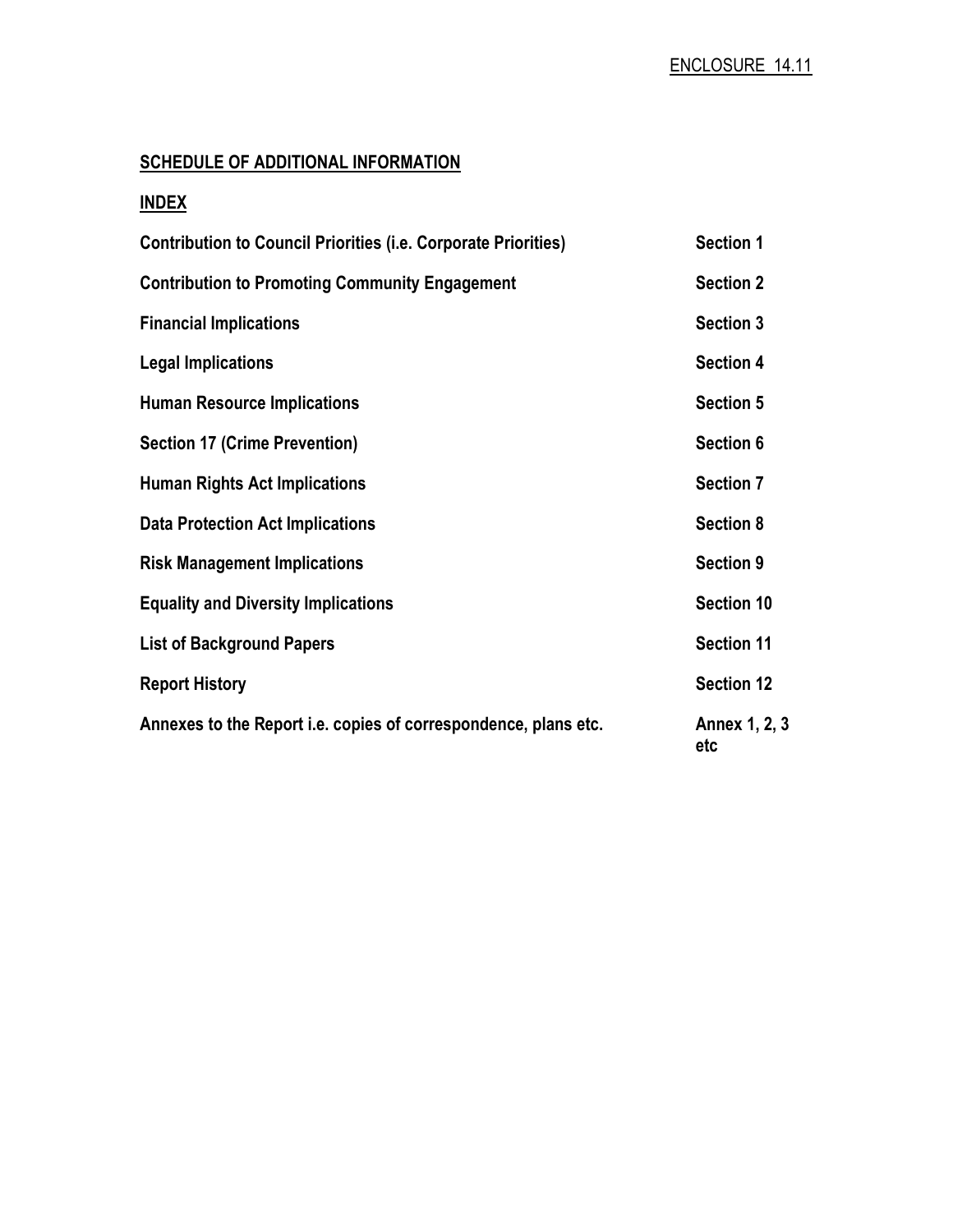# Section 1

## Contribution to Council Priorities (i.e. Corporate Plan)

The development plan is an important part of the Council's priority outcomes in respect to promoting People – Active and Healthy Lifestyles; Place – Improved Living Environment through promoting a sustainable form of transport and Prosperity – Economic Resilience.

# Section 2

## Contribution to Promoting Community Engagement

The draft NPPF places emphasis on the Council's need to engage with the local community, community groups and other organisations being fully engaged in the plan making process.

### Section 3

### Financial Implications

There are no direct financial implications for the Council as result of this report; any costs associated with the report will be contained within existing budgets.

### Section 4

## Legal Implications

There are no identified legal implications arising from the report.

## Section 5

#### Human Resource Implications

There are no human resource implications in the report.

## Section 6

## **Section 17 (Crime Prevention)**

The draft NPPF recognises the need to address crime and disorder and the fear of crime, as part of the need to provide sustainable communities.

#### Section 7

## Human Rights Act Implications

There are no identified implications in respect of the Human Rights Act 1998 arising from this report.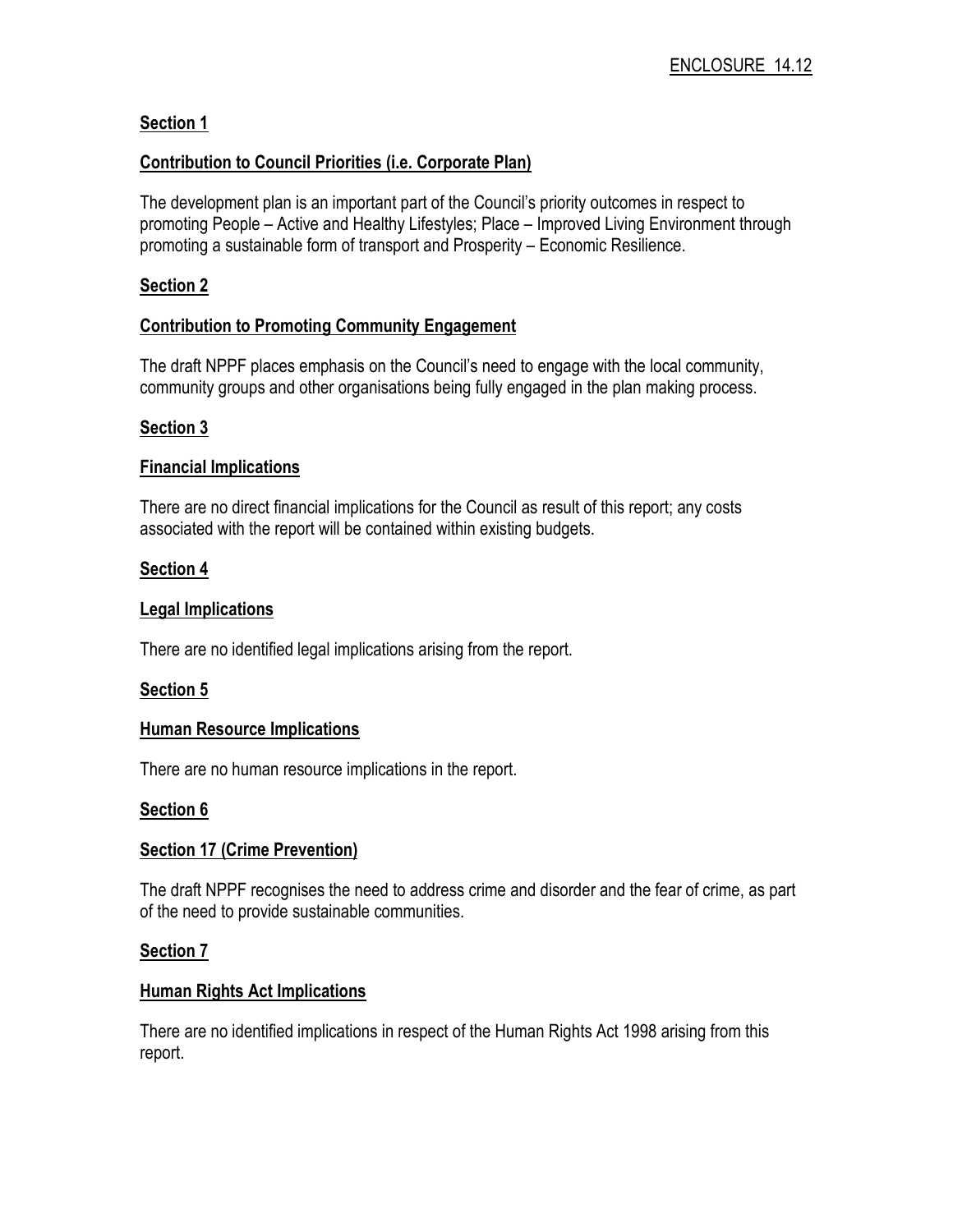# Section 8

## Data Protection Act Implications

There are no identified implications in respect of the Data Protection Act arising from this report.

## Section 9

#### Risk Management Implications

The Framework could potentially usurp the Council's own emerging Development Plan Documents, in view of the requirement to "grant permission where the plan is absent, silent, indeterminate or where relevant policies are out of date". At this stage the three Development Plan documents under preparation have not reached adoption stage. The requirement to "increase significantly the delivery of new homes" including an additional allowance of 20% in housing land, is also going to be very difficult to achieve, in a small District with large Green Belt and AONB designations. The requirement to maintain an adequate and up-to-date evidence base, may have future financial implications. Many of the studies prepared to date, were carried out by consultants who had the necessary expertise and not available within the Council. These were funded through the now abolished Housing and Planning Delivery Grant. The provision of future funding to up date these studies is therefore no longer available.

# Section 10

## Equality and Diversity Implications

There are no implications in the report.

## Section 11

## List of Background Papers

Draft National Planning Policy Framework, CLG, July 2011.

#### Section 12

## Report History

| <b>Council Meeting</b> | <b>Date</b> |
|------------------------|-------------|
| Cabinet n/a            |             |

#### **Annexes**

Annex 1. Questionnaire response on draft National Planning Policy Framework.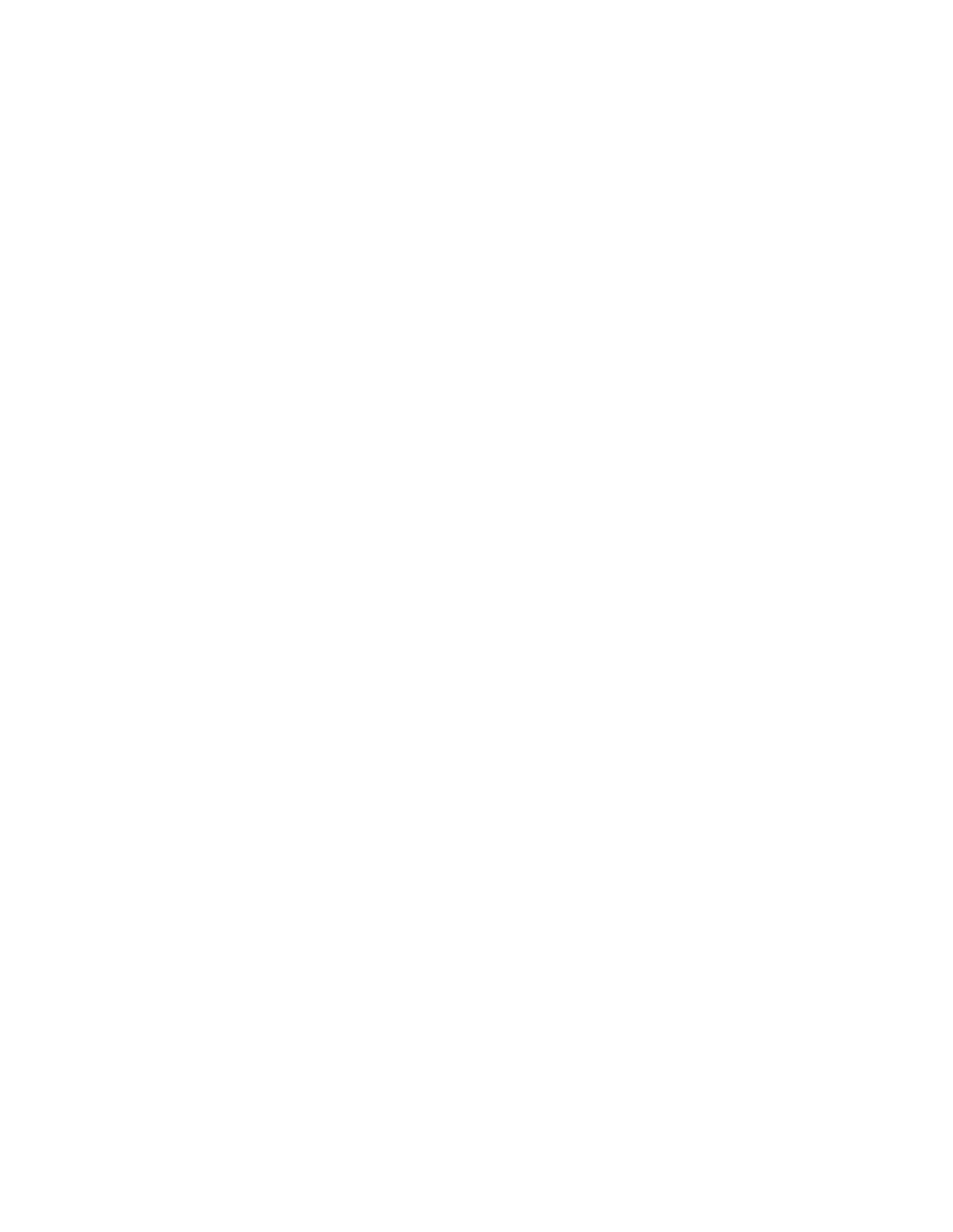## Consultation questions A. Policy questions

1a. Delivering sustainable development - The Framework has the right approach to establishing and defining the presumption in favour of sustainable development.

Do you: Strongly Agree/Agree/Neither Agree or Disagree/ Disagree/Strongly Disagree

# Response: Disagree

1b Do you have comments? (Please begin with relevant paragraph number)

Response: The essentially market driven approach has the potential to not be in the best interests of securing the best planning outcome in all cases. Genuine sustainable development requires more equal weight between economic, environmental and social considerations.

2a. Plan-making – The Framework has clarified the tests of soundness, and introduces a useful additional test to ensure local plans are positively prepared to meet objectively assessed need and infrastructure requirements.

Do you: Strongly Agree/Agree/Neither Agree or Disagree / Disagree/Strongly Disagree

## Response: Neither Agree or Disagree

2b. Do you have comments? (Please begin with relevant paragraph number)

Response: Para. 23. Further clarification is required on the term "strategic priorities". If local authorities are encouraged to produce a Local Plan, does this mean that local as well as strategic issues can be included?

Response: Para. 24. Similarly, if the Local Plan can be used to allocate sites, does this mean that such sites have to be strategic in nature? If not can all site allocations be included in the Local Plan, whether they be "strategic" or local?

Response: Once existing Core Strategy DPDs have been adopted, should work on existing Site Allocation DPDs be continued, or should this work be rolled forward into a new Local Plan? In this context what constitutes "clearly justified" (para. 21), in the preparation of additional Development Plan Documents?

2c. Joint working - The policies for planning strategically across local boundaries provide a clear framework and enough flexibility for councils and other bodies to work together effectively.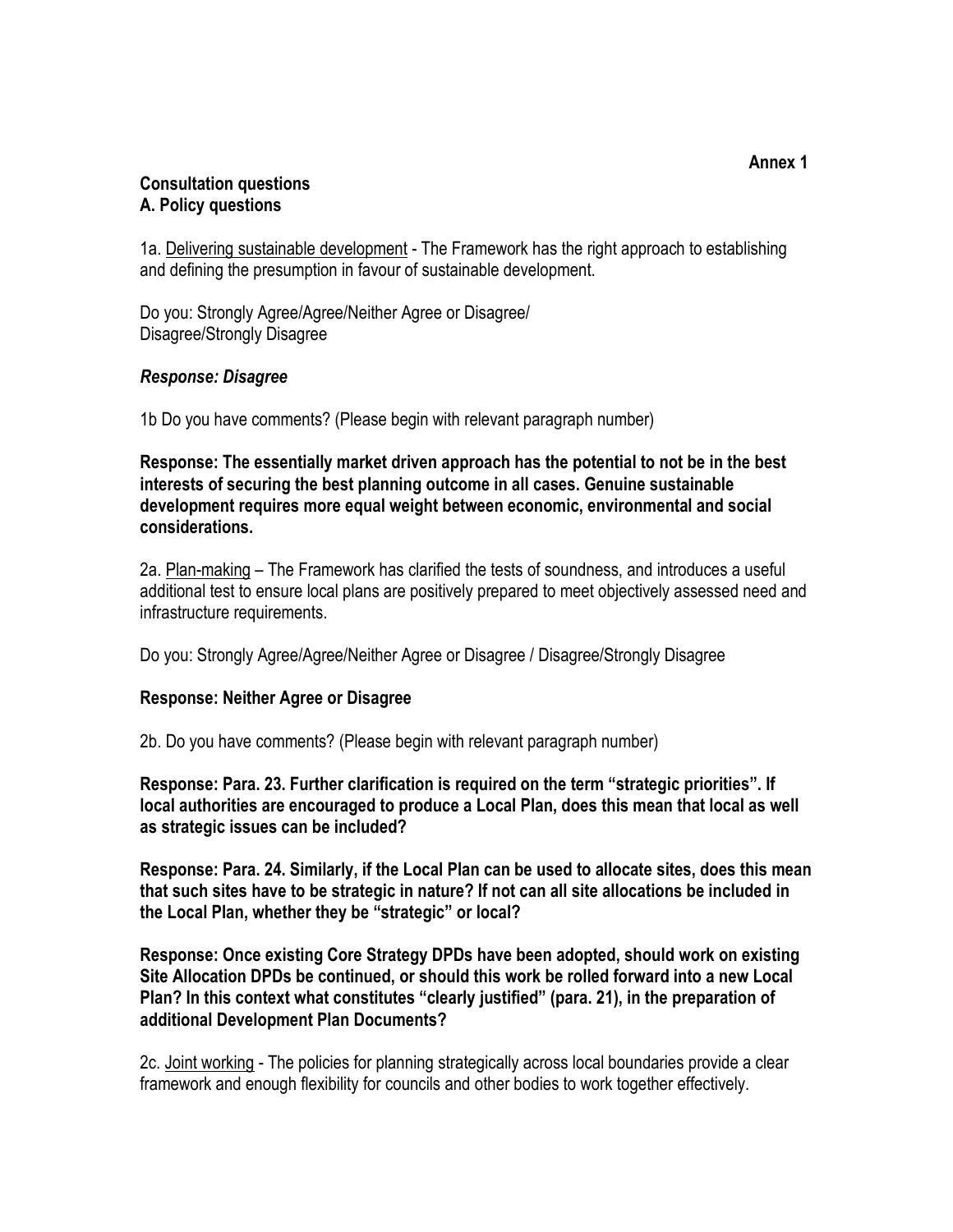Do you: Strongly Agree/Agree/Neither Agree or Disagree / Disagree/Strongly Disagree

# Response: Disagree.

2d. Do you have comments? (Please begin with relevant paragraph number)

## Response: The NPPF is unclear on sanctions for non-co-operation in the context of cross boundary working or on the benefits to both parties in doing so.

3a. Decision taking - In the policies on development management, the level of detail is appropriate.

Do you: Strongly Agree/Agree/Neither Agree or Disagree / Disagree/Strongly Disagree

# Response: Neither Agree or Disagree

3b. Do you have comments? (Please begin with relevant paragraph number)

# Response:

4a. Any guidance needed to support the new Framework should be light-touch and could be provided by organisations outside Government.

Do you: Strongly Agree/Agree/Neither Agree or Disagree/ Disagree/Strongly Disagree

# Response: Neither Agree or Disagree.

4b. What should any separate guidance cover and who is best placed to provide it?

## Response: Clarity needed on organizations, their planning capability and their ability to be independent.

5a. Business and economic development - The 'planning for business' policies will encourage economic activity and give business the certainty and confidence to invest.

Do you: Strongly Agree/Agree/Neither Agree or Disagree/ Disagree/Strongly Disagree

## Response: Neither Agree or Disagree.

5b. Do you have comments? (Please begin with relevant paragraph number)

Response: The question is speculative. The effects of the NPPF will not be known for sometime after its implementation. The weighting of the draft NPPF in favour of facilitating economic development has the potential to encourage economic activity to the detriment of environmental and social considerations.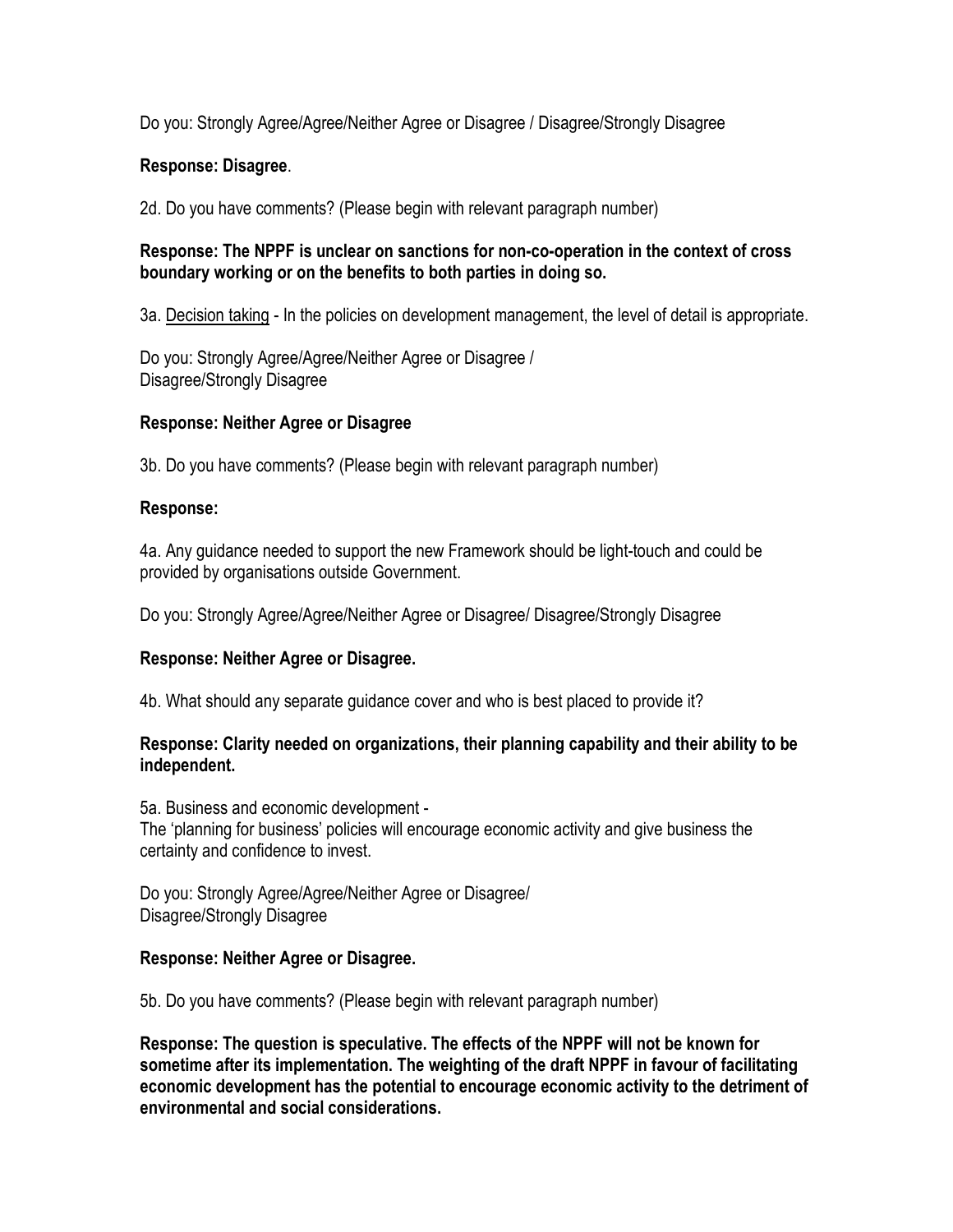5c. What market signals could be most useful in plan making and decisions, and how could such information be best used to inform decisions? Response:

6a. The town centre policies will enable communities to encourage retail, business and leisure development in the right locations and protect the vitality and viability of town centres.

Do you: Strongly Agree/Agree/Neither Agree or Disagree/Disagree/Strongly Disagree

## Response: Disagree.

6b. Do you have comments? (Please begin with relevant paragraph number)

Response: The question is speculative. The effects of the NPPF will not be known for sometime after its implementation. In the absence of a robust call-in system, it will be left to local authorities to reach their own subjective judgments.

7a. Transport - The policy on planning for transport takes the right approach.

Do you: Strongly Agree/Agree/Neither Agree or Disagree/ Disagree/Strongly Disagree

# Response: Strongly Disagree

7b. Do you have comments? (Please begin with relevant paragraph number)

Response: The section on transport is very limited in scope compared to PPG13 Transport. As such it is more theoretical than practical and in itself, will not lead to any significant promotion of sustainable transport initiatives.

Para. 94. Route safeguarding. The need to provide meaningful protection of former or mothballed transport routes is supported, particularly for rail or canal corridors. The essence of forward planning should be to look to the future to safeguard routes for schemes that may not be viable in the short term but are recognised as having future strategic potential. The use of the term "where there is robust evidence" and the issues of "deliverability", in only including schemes where they can be delivered within the plan period, are likely to undermine this policy. There are also contradictions in route safeguarding of railways and canals in the wording used in para. 102, Minerals. The latter is more supportive and the use of the words "existing, planned and potential rail heads and rail links and waterways", should be included in paragraph 94. It should also be made clear that route safeguarding includes former physical infrastructure including embankments, cuttings and bridges and not just the former space a route occupied. The Council's comments are based on previous discussions with CLG on the need to safeguard the route for restoration of the Hatherton Branch Canal.

8a. Communications infrastructure - Policy on communications infrastructure is adequate to allow effective communications development and technological advances.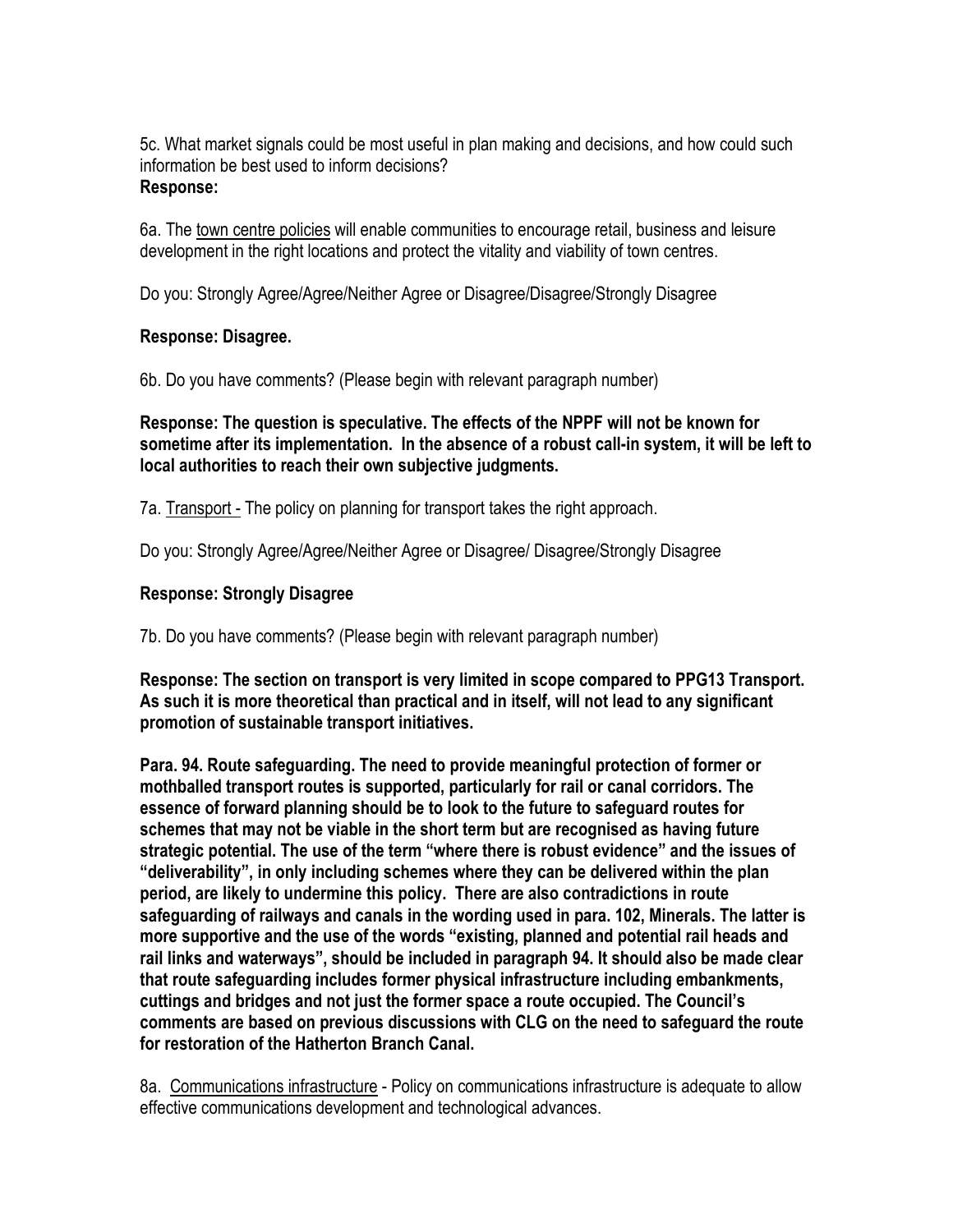## Do you: Strongly Agree/Agree/Neither Agree or Disagree/ Disagree/Strongly Disagree Response: Agree

8b Do you have comments? (Please begin with relevant paragraph number)

### Response: No.

9a. Minerals - The policies on minerals planning adopt the right approach.

Do you: Strongly Agree/Agree/Neither Agree or Disagree/ Disagree/Strongly Disagree

### Response: Agree

9b. Do you have comments? (Please begin with relevant paragraph number)

Response: The District Council's role is limited to identifying mineral safeguarding areas having discussed particular sites with stakeholders including Staffordshire County Council as the Mineral Planning Authority, the Coal Authority, landowners and other industry stakeholders. The key responsibility on Minerals rests with County Council or unitary authorities as the Minerals Planning Authorities. The need to address prior extraction is recognised.

10a. Housing - The policies on housing will enable communities to deliver a wide choice of high quality homes, in the right location, to meet local demand.

Do you: Strongly Agree/Agree/Neither Agree or Disagree/ Disagree/Strongly Disagree

#### Response: Disagree

10b. Do you have comments? (Please begin with relevant paragraph number)

Response: In a small District such as Cannock Chase, where 60% of the area is within Green Belt and a major part of Cannock Chase AONB is also within the District, the identification of land for future housing and employment growth is becoming increasingly difficult, particularly when other constraints such as the River Trent flood plain and other local authority boundaries and tightly drawn around the major urban areas of Cannock and Rugeley, are taken into account.

Paras. 107 and 109. It would be helpful if absolute clarity could be provided as to whether or not the 20% flexibility on deliverable sites within the five year supply is expected to be translated across the plan period to give a 20% flexibility on the plan target of developable sites.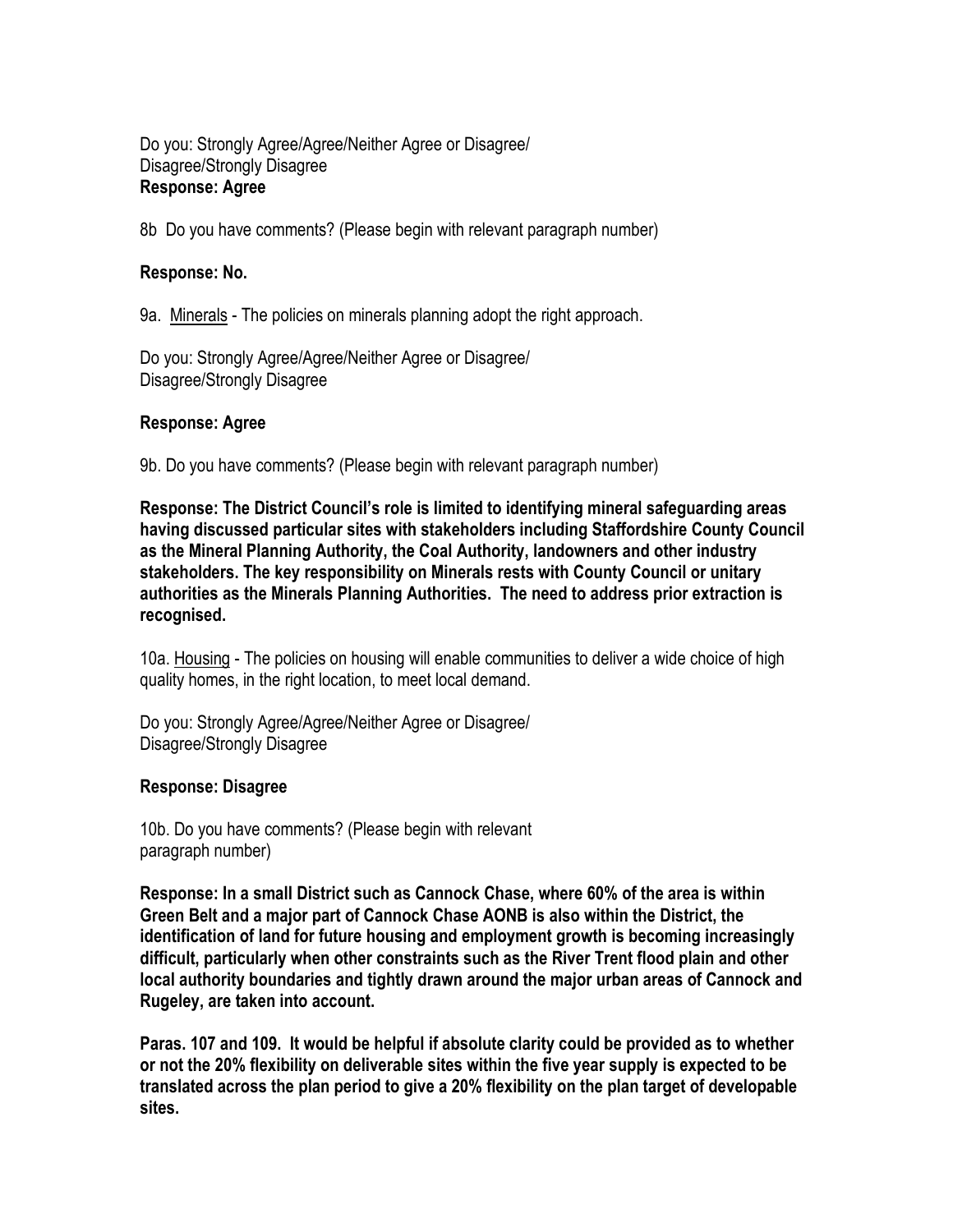More guidance is needed on whether meeting all housing need is an absolute requirement, even if this is at the expense of Green Belt and environmental designations of national and international importance.

Para. 107. Does the requirement to meet housing need trump Green Belt policy?

Para. 109. How are Government likely to interpret 'deliverable and available' for SHLAA housing sites in the new NPPF?

Para. 109. How will affordable housing evidence through the SHMA play into any attempt to reduce housing numbers?

Para. 109. Does the Core Strategy need to safeguard land for the longer term (post plan period)?

Para. 109. What % of flexibility is recommended on the overall housing figure?

11a. Planning for schools - The policy on planning for schools takes the right approach.

Do you: Strongly Agree/Agree/Neither Agree or Disagree/Disagree/Strongly Disagree

#### Response: Agree

11b. Do you have comments? (Please begin with relevant paragraph number)

Para. 124, & 127. While the provision of new schools is supported, in the absence of funding from Government to replace the BSF initiative, the planning system alone, is unlikely to be able to deliver major investment needed in the provision of such facilities.

12a. Design - The policy on planning and design is appropriate and useful.

Do you: Strongly Agree/Agree/Neither Agree or Disagree/ Disagree/Strongly Disagree

#### Response: Agree

12b. Do you have comments or suggestions? (Please begin with relevant paragraph number)

#### Response: No.

13a. Green Belt - The policy on planning and the Green Belt gives a strong clear message on Green Belt protection.

Do you: Strongly Agree/Agree/Neither Agree or Disagree/ Disagree/Strongly Disagree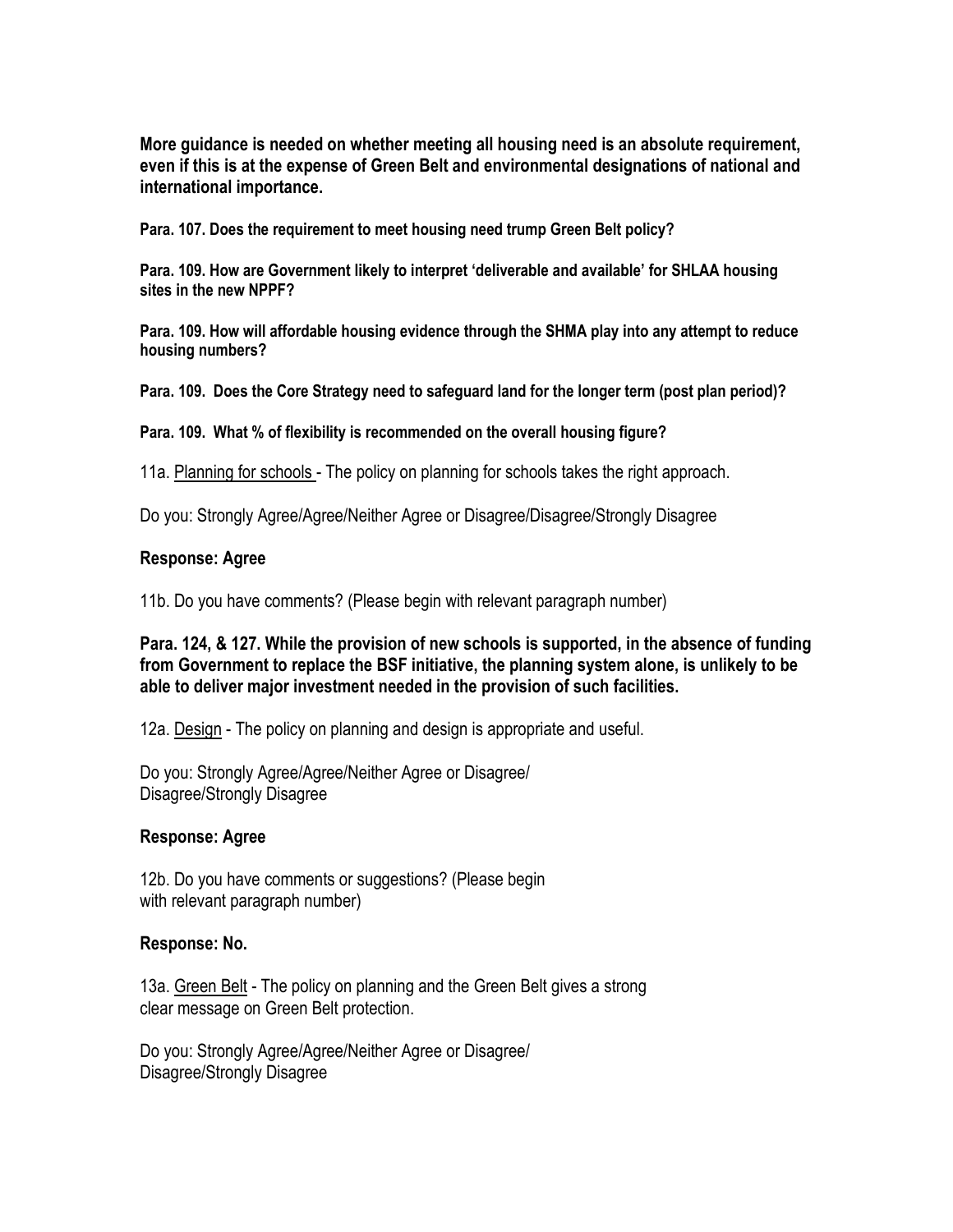#### Response: Agree.

13b. Have you comments to add? (Please begin with relevant paragraph number)

Response: While support for the Green Belt is given, this has to be caveated against the comments to paras. 124 and 127, that should the requirement to provide 20% housing supply flexibility be required for the whole plan period, this will be very difficult to achieve in Cannock Chase District without major incursions into the Green Belt or agreement from adjacent authorities to meet the housing needs of Cannock and Rugeley.

14a. Climate change, flooding and coastal change. The policy relating to climate change takes the right approach.

Do you: Strongly Agree/Agree/Neither Agree or Disagree/ Disagree/Strongly Disagree

#### Response: Agree.

14b. Do you have comments? (Please begin with relevant paragraph number)

#### Response: None.

14c. The policy on renewable energy will support the delivery of renewable and low carbon energy.

Do you: Strongly Agree/Agree/Neither Agree or Disagree/ Disagree/Strongly Disagree

### Response: Neither Agree or Disagree. The policy is very general and delivery can only be judged at a future date.

14d. Do you have comments? (Please begin with relevant paragraph number)

### Response: Paras. 152-153. The policy is very general and delivery can only be judged at a future date.

14e. The draft Framework sets out clear and workable proposals for plan-making and development management for renewable and low carbon energy, including the test for developments proposed outside of opportunity areas identified by local authorities.

Do you: Strongly Agree/Agree/Neither Agree or Disagree/ Disagree/Strongly Disagree

Response: Neither Agree or Disagree/

14f. Do you have comments? (Please begin with relevant paragraph number)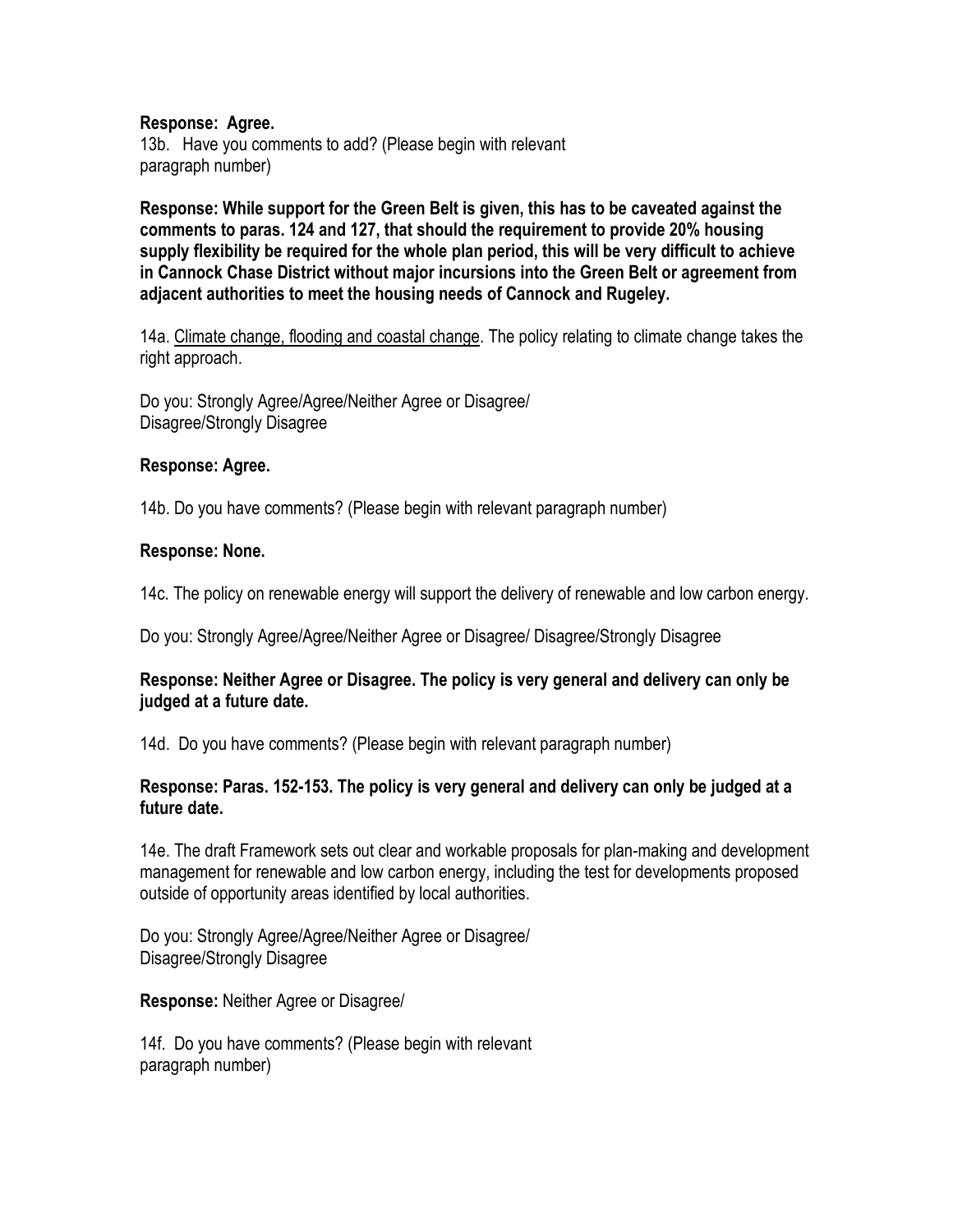#### Response: Paras. 152-153. The policy is very general and delivery can only be judged at a future date.

14g. The policy on flooding and coastal change provides the right level of protection.

Do you: Strongly Agree/Agree/Neither Agree or Disagree/ Disagree/Strongly Disagree

#### Response: Agree

14h. Do you have comments? (Please begin with relevant paragraph number)

#### Response: None.

15a. Natural and local environment - Policy relating to the natural and local environment provides the appropriate framework to protect and enhance the environment.

Do you: Strongly Agree/Agree/Neither Agree or Disagree/ Disagree/Strongly Disagree

#### Response: Neither Agree or Disagree.

15b. Do you have comments? (Please begin with relevant paragraph number)

Response: In general there is a lack of detail on the natural environment. Cannock Chase SAC has had major implications for the development of the Cannock Chase Core Strategy, as well as for 18 other planning authorities in the West and East Midlands. The lack of reference to SACs and also to the requirements necessary to satisfy the Habitats Regulations Assessment has not been sufficiently recognised.

16a. Historic environment - This policy provides the right level of protection for heritage assets.

Do you: Strongly Agree/Agree/Neither Agree or Disagree/ Disagree/Strongly Disagree

#### Response: Disagree.

16b. Do you have comments? (Please begin with relevant paragraph number)

Response: 176-191. In essence the draft NPPF uses the same definitions and general policy direction as the existing PPS5. However in simplifying and shortening the advice a great deal of useful guidance and policy principles to ensure consistency and objectivity and to support local and appeal decision making has been lost.

The balance of presumption has changed in favour of development and away from protection of the historic environment which is very likely to lead to less significant historic